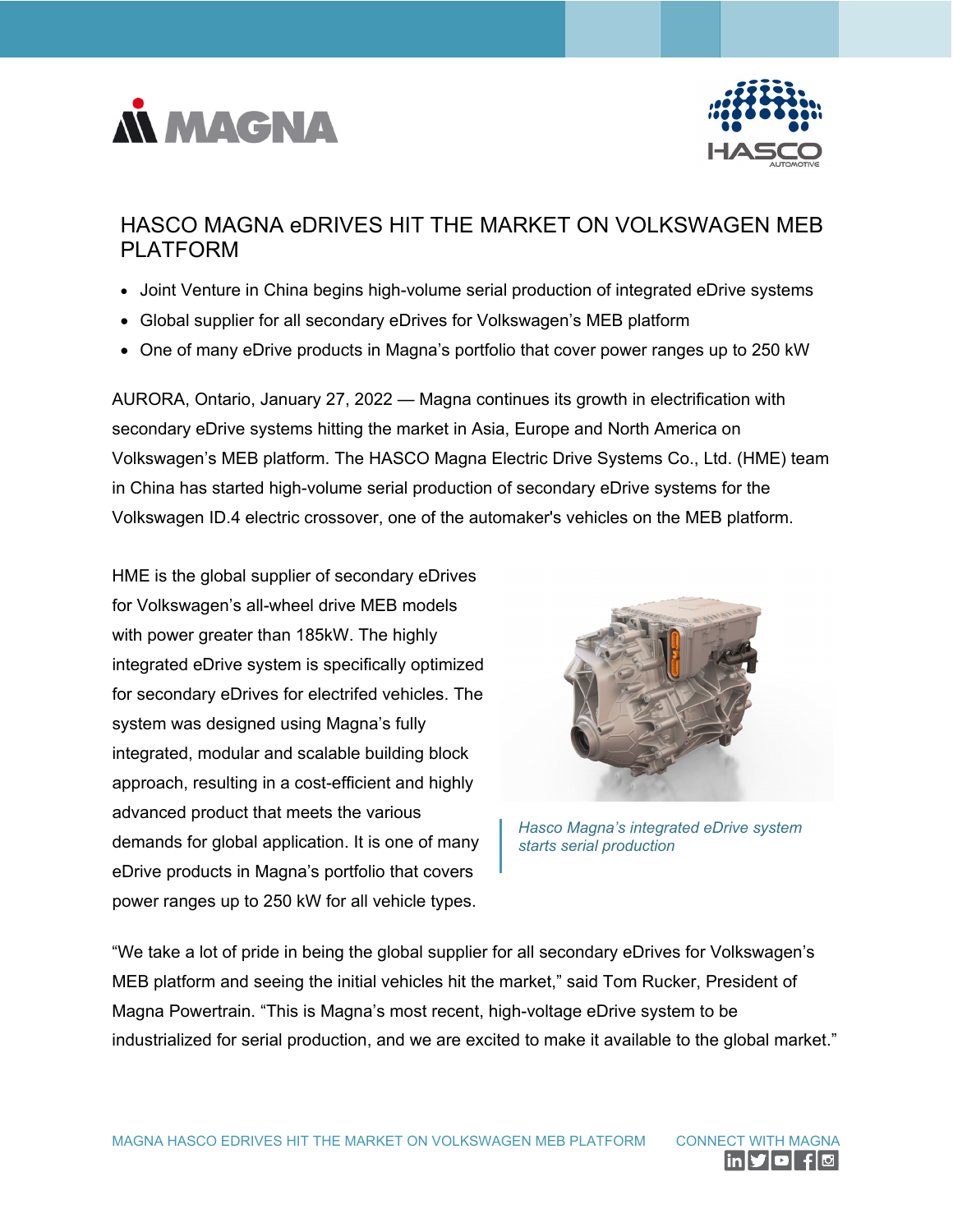"This development is a testament to the successful cooperation between Magna and Hasco and represents an important milestone in our electrification strategy. As a leading eDrive systems supplier in China, we are proud to support our customers across the globe in their transition toward new energy vehicles," added Haitao Zhang, President of Hasco.

The system integrates an induction-type e-motor, an integrated single-speed gearbox, a highvoltage inverter and the corresponding software and controls. It also provides 80 kW of peak power to the front wheels and features best-in-class drag torque, which optimizes efficiency.

### TAGS

eDrive, HASCO Magna Electric Drive System (HME), e-mobility, electrification

## INVESTOR CONTACT

Louis Tonelli, Vice-President, Investor Relations [louis.tonelli@magna.com,](mailto:louis.tonelli@magna.com) +1 (905) 726-7035

## MEDIA CONTACT

Tracy Fuerst, Vice President, Corporate Communications and PR [tracy.fuerst@magna.com,](mailto:tracy.fuerst@magna.com) +1 (248) 761-7004

Rej Husetovic, Director Corporate Communications & Media Relations Europe [rej.husetovic@magna.com,](mailto:rej.husetovic@magna.com) (+49) 6093 9942-5056

# ABOUT HASCO

HASCO is a comprehensive and professional automotive parts system supplier covering more than 40 business areas. The company has 28 directly-invested subsidiaries, many of which have more than 30 years of history. There are 465 R&D, manufacturing and service bases and over 120,000 employees around the globe. HASCO commits itself to providing all customers with advanced technology, reliable products and excellent services.

### ABOUT MAGNA

Magna is more than one of the world's largest suppliers in the automotive space. We are a mobility technology company with a global, entrepreneurial-minded team of 154,000 employees and an organizational structure designed to innovate like a startup. With 60+ years of expertise, and a systems approach to design, engineering and manufacturing that touches nearly every aspect of the vehicle, we are positioned to support advancing mobility in a transforming industry. Our global network includes 347 manufacturing operations and 90 product development,